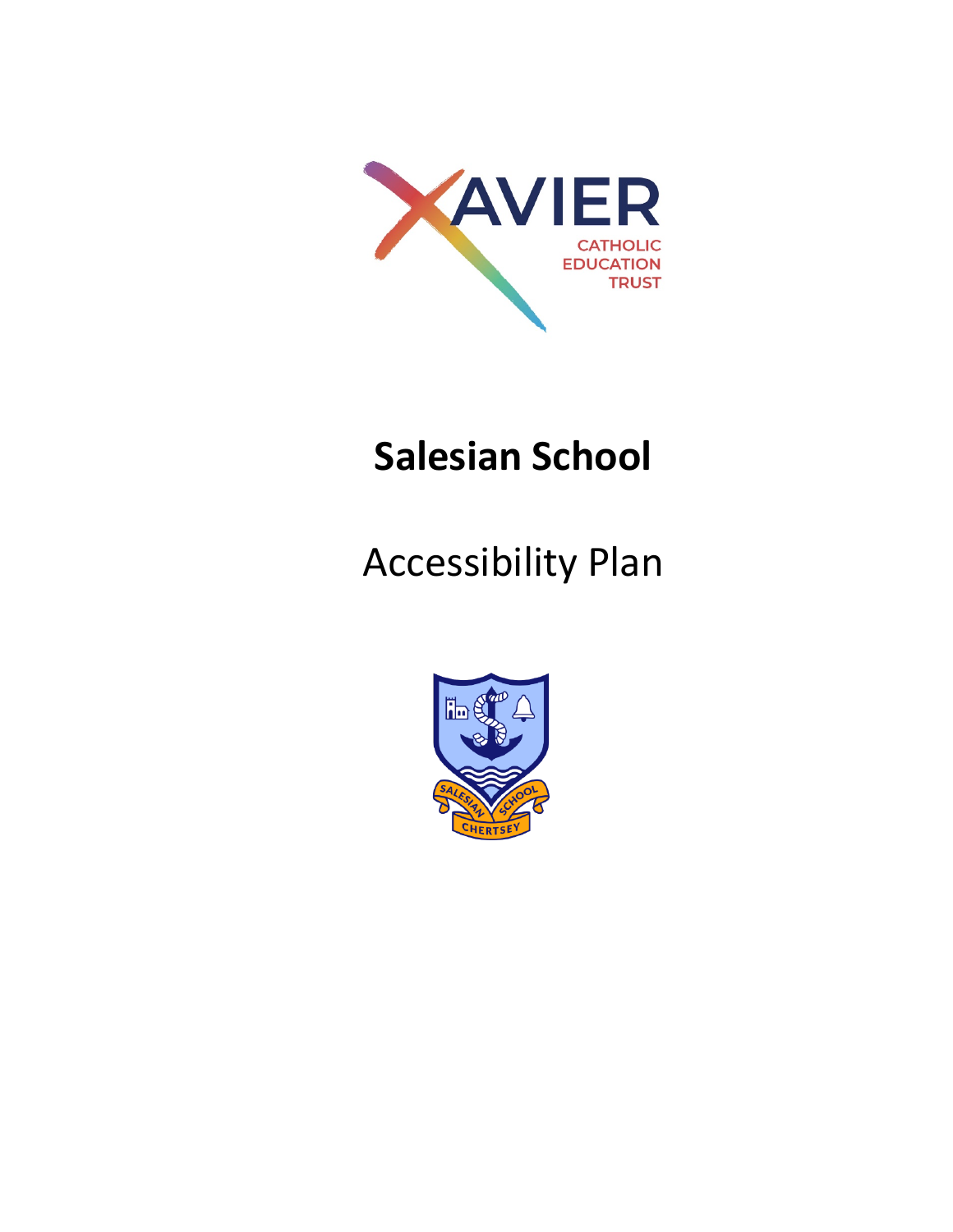Salesian School is committed to providing an environment that is suitable and sufficient for all educational purposes which values and includes all students, staff, parents and visitors regardless of Special Educational Needs or Disabilities.

Salesian School is committed to challenging negative attitudes about disability and discrimination and accessibility to ensure we develop a culture of awareness, tolerance and inclusion.

Salesian School is committed to improving the physical environment of the school, the curriculum within the school and the access of information to all stakeholders with disabilities.

Attached is the action plan relating to the key aspects of accessibility as outlined in the Equality Act 2010 and Xavier Equality Policy.

This plan operates alongside the schools SEND Policy and is consistent with it in terms of principles and resourcing.

The plan will be adjusted and reviewed annually.

The School acknowledges a role in raising awareness and training staff and governors in all matters related to disability discrimination and the need to inform attitudes on this matter.

The School website will make reference to this Accessibility Plan.

The Plan will be monitored by the Governing Body or relevant committees to the school.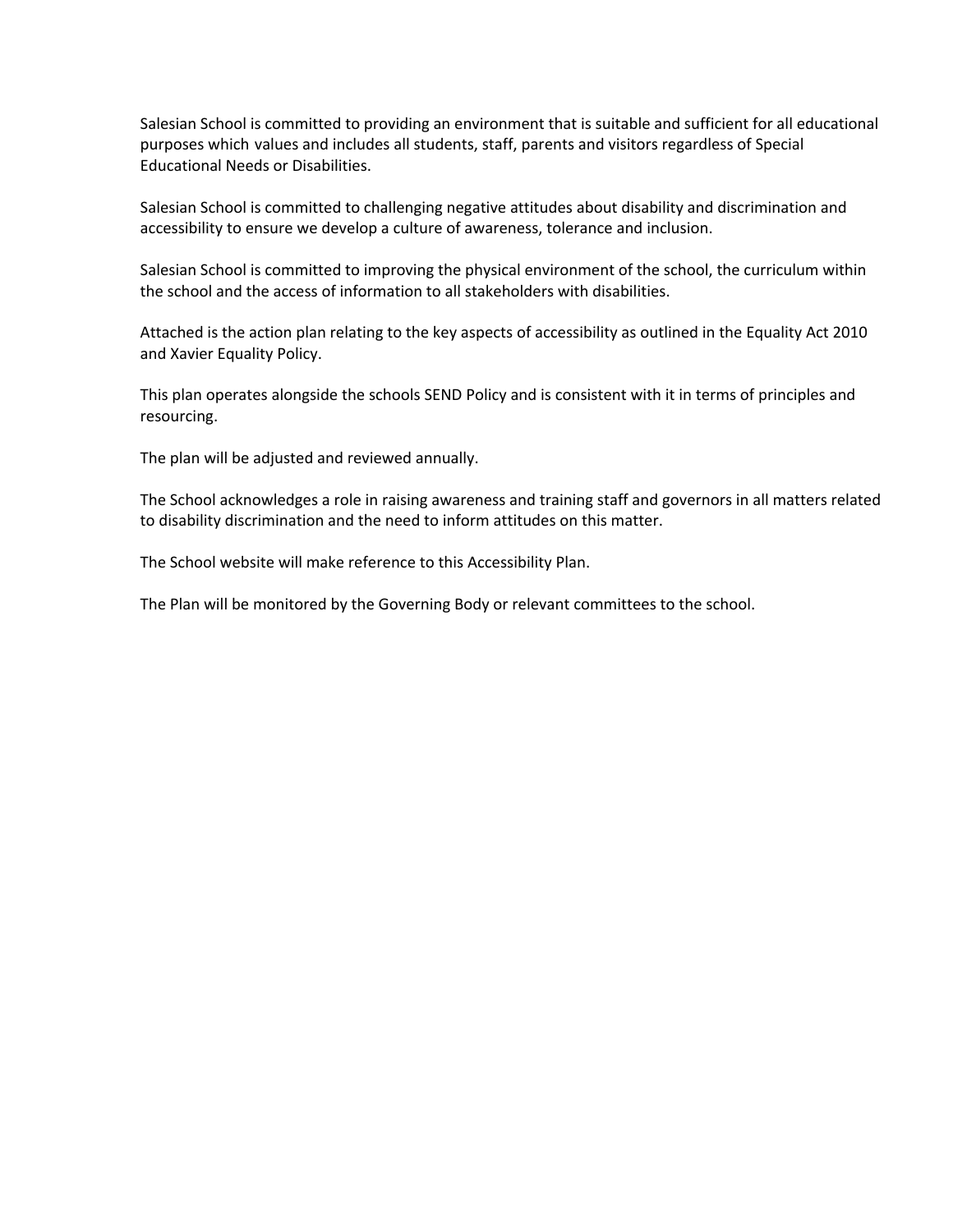| By Whom<br>Objective<br>Progress                                                          | By When   |
|-------------------------------------------------------------------------------------------|-----------|
| SENCo<br>To improve<br>Disabled students<br>To audit the school<br>$\bullet$<br>$\bullet$ | September |
| the extent by<br>follow the same<br>for students who<br>Leadership                        | $2022 -$  |
| which disabled<br>Operations<br>curriculum as<br>are registered                           | ongoing   |
| Officer<br>pupils can<br>other students<br>disabled or consider                           |           |
| participate in<br>themselves disabled<br>who are not                                      |           |
| the school's<br>disabled.<br>and ensure this                                              |           |
| curriculum.<br>Disabled students<br>model is working.<br>$\bullet$                        |           |
| Including<br>are invited to                                                               |           |
| parents/guardians<br>attend all school                                                    |           |
| trips and<br>or carers.                                                                   |           |
| To ensure all staff<br>supported in                                                       |           |
| doing so if<br>are aware of                                                               |           |
| needed.<br>disabled students                                                              |           |
| and make<br>Planning takes<br>٠                                                           |           |
| reasonable<br>place in advance                                                            |           |
| adjustments and<br>to enable                                                              |           |
| plan for their needs<br>students to                                                       |           |
| within school trips<br>participate in                                                     |           |
| or extra-curricular<br>trips and extra-                                                   |           |
| curricular<br>activities.                                                                 |           |
| activities.<br>To revise the                                                              |           |
| transition forms to<br>Communication                                                      |           |
| ensure that<br>and relationships                                                          |           |
| registered disabled<br>with parents in                                                    |           |
| children or those<br>this regard is                                                       |           |
| considered disabled<br>strong.                                                            |           |
| are identified<br>Disabled students<br>$\bullet$                                          |           |
| immediately at<br>requiring                                                               |           |
| transition.<br>additional                                                                 |           |
| Brief all staff and<br>resources or                                                       |           |
| ensure they have<br>staffing for                                                          |           |
| adequate training<br>specific lessons                                                     |           |
| on meeting the<br>such as practical                                                       |           |
| needs of disabled<br>subjects are                                                         |           |
| students on trips<br>supported and                                                        |           |
| timetabled to<br>and extra-curricular<br>activities.                                      |           |
| ensure their                                                                              |           |
| needs are met.<br>Monitor the uptake                                                      |           |
| and expand if<br>Students who<br>$\bullet$<br>possible the extra-                         |           |
| take part in choir,<br>curricular activities                                              |           |
| for example,<br>available to                                                              |           |
| have their<br>disabled students.<br>additional                                            |           |
| Training to be<br>interventions                                                           |           |
| moved to<br>offered to staff on                                                           |           |
| disability<br>support this.                                                               |           |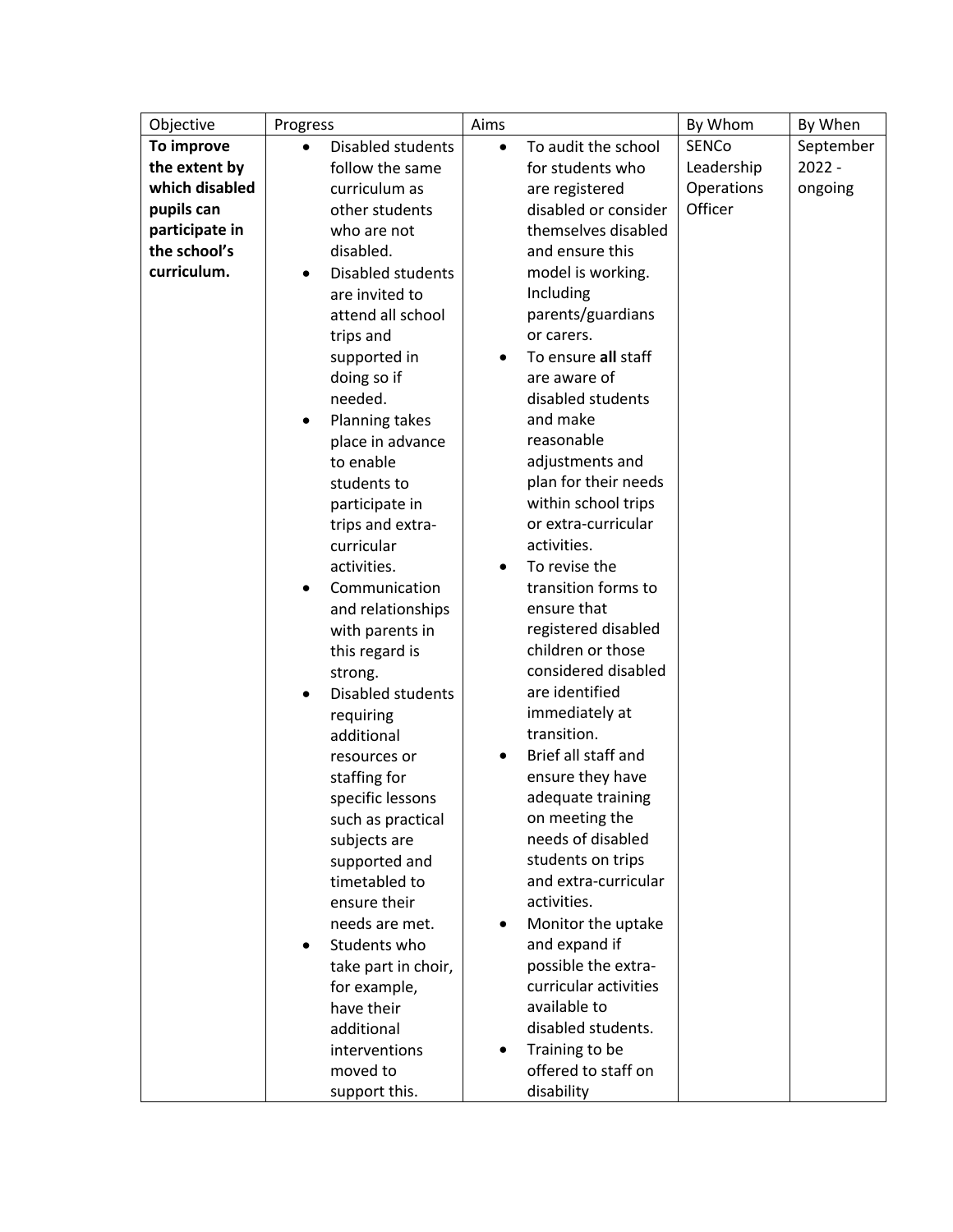|                             | $\bullet$ | Staff routinely                        |           | discrimination and           |                       |           |
|-----------------------------|-----------|----------------------------------------|-----------|------------------------------|-----------------------|-----------|
|                             |           | give additional                        |           | creating an inclusive        |                       |           |
|                             |           | time to ensure                         |           | curriculum.                  |                       |           |
|                             |           | lessons are fully                      |           | Ensure students              |                       |           |
|                             |           |                                        | $\bullet$ |                              |                       |           |
|                             |           | accessible.                            |           | with a disability are        |                       |           |
|                             |           | Specific staff                         |           | trained to use the IT        |                       |           |
|                             |           | have been                              |           | resources available          |                       |           |
|                             |           | trained to do low                      |           | and specific to their        |                       |           |
|                             |           | level                                  |           | needs.                       |                       |           |
|                             |           | physiotherapy                          |           |                              |                       |           |
|                             |           | interventions and                      |           |                              |                       |           |
|                             |           | wheelchair                             |           |                              |                       |           |
|                             |           | handling for                           |           |                              |                       |           |
|                             |           | specific children                      |           |                              |                       |           |
|                             |           | in specific                            |           |                              |                       |           |
|                             |           | circumstances.                         |           |                              |                       |           |
|                             |           | Students who are                       |           |                              |                       |           |
|                             |           | disabled have                          |           |                              |                       |           |
|                             |           | achievement                            |           |                              |                       |           |
|                             |           | celebrated on all                      |           |                              |                       |           |
|                             |           | levels.                                |           |                              |                       |           |
|                             |           | PC's are user                          |           |                              |                       |           |
|                             |           | friendly for                           |           |                              |                       |           |
|                             |           | disabled                               |           |                              |                       |           |
|                             |           | students.                              |           |                              |                       |           |
|                             |           | Resources are                          |           |                              |                       |           |
|                             |           | user friendly and                      |           |                              |                       |           |
|                             |           | Student                                |           |                              |                       |           |
|                             |           | Passports are                          |           |                              |                       |           |
|                             |           | used by staff.                         |           |                              |                       |           |
|                             |           |                                        |           |                              |                       |           |
|                             |           |                                        |           |                              |                       |           |
|                             |           |                                        |           |                              |                       |           |
|                             |           |                                        |           |                              |                       |           |
| To improve                  | $\bullet$ | Children are                           | $\bullet$ | To investigate the           | <b>Bursar</b>         | Sep 2022- |
| the physical                |           |                                        |           |                              |                       | ongoing   |
| environment                 |           |                                        |           | barriers to a lift           | Premises              |           |
| of the school               |           | given additional<br>time to transition |           |                              | team                  | review    |
| for the                     |           |                                        |           | being installed              | LT with               |           |
| purpose of                  |           | around the                             |           | across both the              |                       |           |
|                             | $\bullet$ | buildings.                             |           | main school and              | responsibility<br>for |           |
|                             |           | School now                             | $\bullet$ | college site.                |                       |           |
| increasing the<br>extent to |           | benefits from                          |           | To investigate               | accessibility         |           |
| which disabled              |           | high contrast                          |           | automated doors as           | Operations<br>Officer |           |
| students are                |           | edging and hand                        |           | option to door with          |                       |           |
| able to take                |           | rails in all major                     |           | heavy external               |                       |           |
| advantage of                |           | routes for<br>student and staff        |           | doors.<br>To ensure that the |                       |           |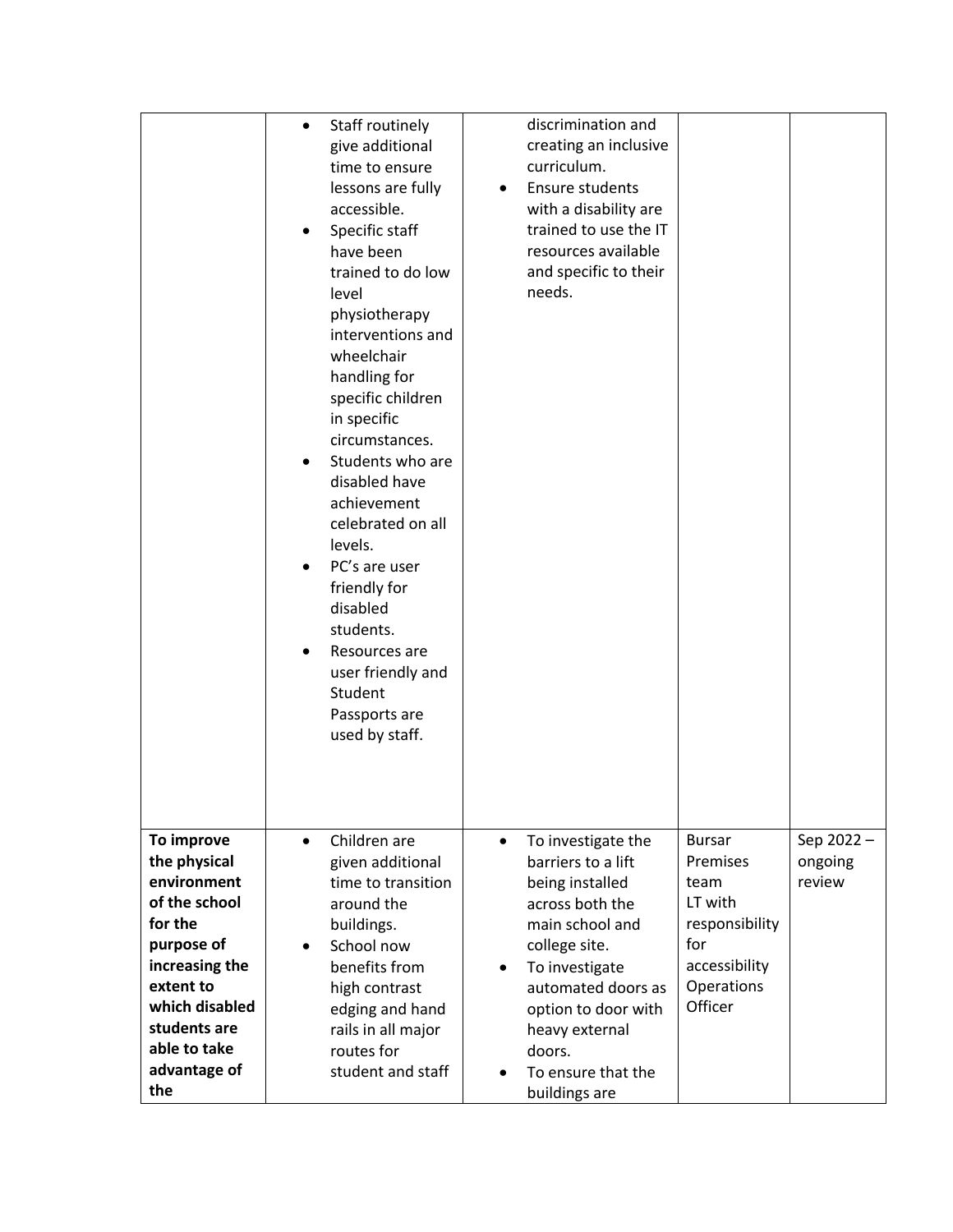| educations,    | travel around the             | maintained and in               |  |
|----------------|-------------------------------|---------------------------------|--|
| benefits,      | school.                       | keeping with the                |  |
| facilities and | Disabled toileting            | Equality Act,                   |  |
| services       | facilities are in             | stairways well lit,             |  |
| offered by the | place and                     | doors are easy to               |  |
| School.        | available.                    | open, handrails are             |  |
|                | Departments<br>$\bullet$      | available, contrast             |  |
|                | where students                | flooring is available.          |  |
|                | need to access                | Ensure disabled                 |  |
|                | extra support                 | parking                         |  |
|                | such as                       | arrangements are in             |  |
|                | homework club,                | place for all                   |  |
|                | drama music, art              | students with a                 |  |
|                | and DT have at                | disability and that             |  |
|                | least one                     | the school is flexible          |  |
|                | classroom for                 | about the use of                |  |
|                | each subject                  | these facilities.               |  |
|                | which are located             | Disabled permits to             |  |
|                | on the ground                 | be made to display              |  |
|                | floor.                        | if parking in marked            |  |
|                | Students who are<br>$\bullet$ | $bays - if usage$               |  |
|                | disabled have                 | requires.                       |  |
|                | access to                     | To investigate                  |  |
|                | disabled parking              | safety in canteen               |  |
|                | bays and flexible             | queues to ensure                |  |
|                | access to the                 | stability and safety            |  |
|                | school buildings              | of disabled                     |  |
|                | and gates.                    | students.                       |  |
|                | Adapt physical<br>$\bullet$   | To investigate the<br>$\bullet$ |  |
|                | environment                   | possible safe spaces            |  |
|                | where practical               | on the ground floor             |  |
|                | and financially               | of the building.                |  |
|                | viable to reflect             |                                 |  |
|                | the needs of                  |                                 |  |
|                | disabled children             |                                 |  |
|                | without                       |                                 |  |
|                | disadvantaging                |                                 |  |
|                | others.                       |                                 |  |
|                |                               |                                 |  |
|                |                               |                                 |  |
|                |                               |                                 |  |
|                |                               |                                 |  |
|                |                               |                                 |  |
|                |                               |                                 |  |
|                |                               |                                 |  |
|                |                               |                                 |  |
|                |                               |                                 |  |
|                |                               |                                 |  |